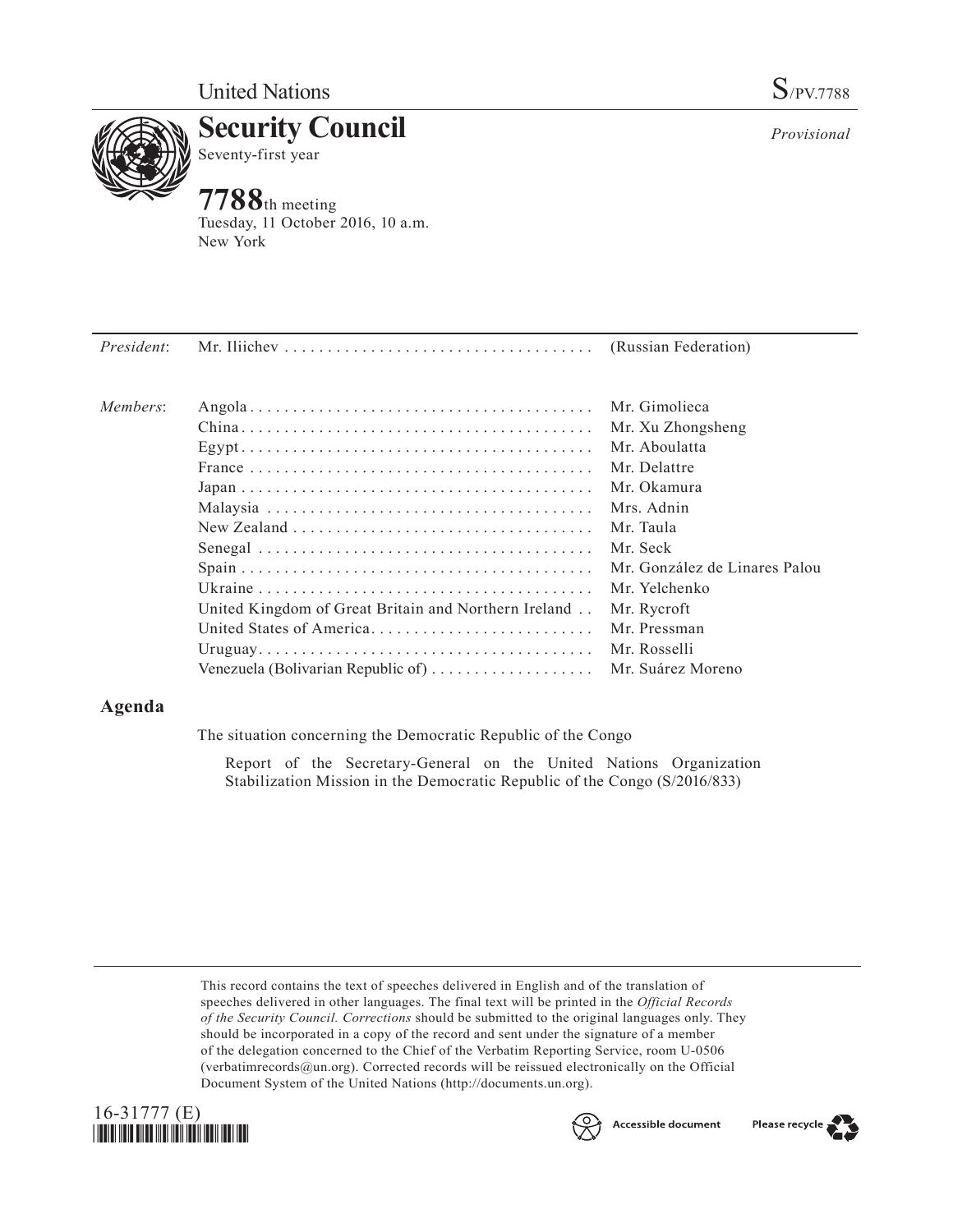*The meeting was called to order at 10.10 a.m.*

## **Adoption of the agenda**

*The agenda was adopted.*

**The situation concerning the Democratic Republic of the Congo**

## **Report of the Secretary-General on the United Nations Organization Stabilization Mission in the Democratic Republic of the Congo (S/2016/833)**

**The President** (*spoke in Russian*): In accordance with rule 37 of the Council's provisional rules of procedure, I invite the representative of the Democratic Republic of the Congo to participate in this meeting.

In accordance with rule 39 of the Council's provisional rules of procedure, I invite Mr. Maman Sidikou,Special Representative of the Secretary-General for the Democratic Republic of the Congo and Head of the United Nations Organization Stabilization Mission in the Democratic Republic of the Congo, to participate in this meeting

The Security Council will now begin its consideration of the item on its agenda.

I wish to draw the attention of Council members to document S/2016/833, which contains the report of the Secretary-General on the United Nations Organization Stabilization Mission in the Democratic Republic of the Congo.

At this meeting, the Security Council will hear briefings by Mr. Maman Sidikou, Special Representative of the Secretary-General for the Democratic Republic of the Congo and Head of the United Nations Organization Stabilization Mission in the Democratic Republic of the Congo, and Ambassador Amr Abdellatif Aboulatta, Permanent Representative of Egypt, in his capacity as the Chair of the Security Council Committee established pursuant to resolution 1533 (2004) concerning the Democratic Republic of the Congo.

I give the floor to Mr. Sidikou.

**Mr. Sidikou** (*spoke in French*): I thank you, Sir, for the opportunity to speak on the situation in the Democratic Republic of the Congo. I shall focus my remarks on the political, humanitarian and security situations, the challenges facing the Democratic

Republic of the Congo, and the support that the Security Council could offer to the collective efforts of the United Nations Organization Stabilization Mission in the Democratic Republic of the Congo (MONUSCO) and international and regional partners.

The political situation remains extremely fragile in the Democratic Republic of the Congo, which contributes to increased tensions, the ongoing contraction of the political space, and a very real risk that the situation could deteriorate further. Despite the efforts of the Facilitator appointed by the African Union, Mr. Edem Kodjo, and the continued support of the United Nations and the international community for those efforts, progress in the national dialogue has been limited, although we have recently heard that developments are moving apace in the right direction.

In September, Mr. Kodjo presented a proposal for consideration by the parties to reach agreement, first, on the duration of a political transition and the role of the outgoing President beyond the interim period; secondly, the establishment of a transitional Government and key portfolios; and thirdly, a date for the holding of the presidential election. However, due to the boycott of the national dialogue by the opposition coalition known as the Rassemblement des forces politiques et sociales acquises au changement, and more recently the withdrawal of the Conférence épiscopale nationale du Congo from the dialogue, agreement on these issues has not been reached. Moreover, the dialogue process is not as inclusive as one might have hoped.

In the course of one session of the national dialogue, the National Independent Electoral Commission announced that the holding of presidential, parliamentary and provincial elections in one day would not be technically possible until 18 November 2018, following the registration of voters to be completed 31 July 2017. This announcement has provoked strong protests from several political opposition parties that believe that Commission has been instrumentalized to keep President Joseph Kabila in power beyond the presidential term limits set out in the Constitution. On 4 October in Kinshasa, the Rassemblement held a conclave whose recommendations reiterate, inter alia, a call for the resignation of President Kabila on 19 December. The conclave also announced its intention to organize political demonstrations across the country on 19 October.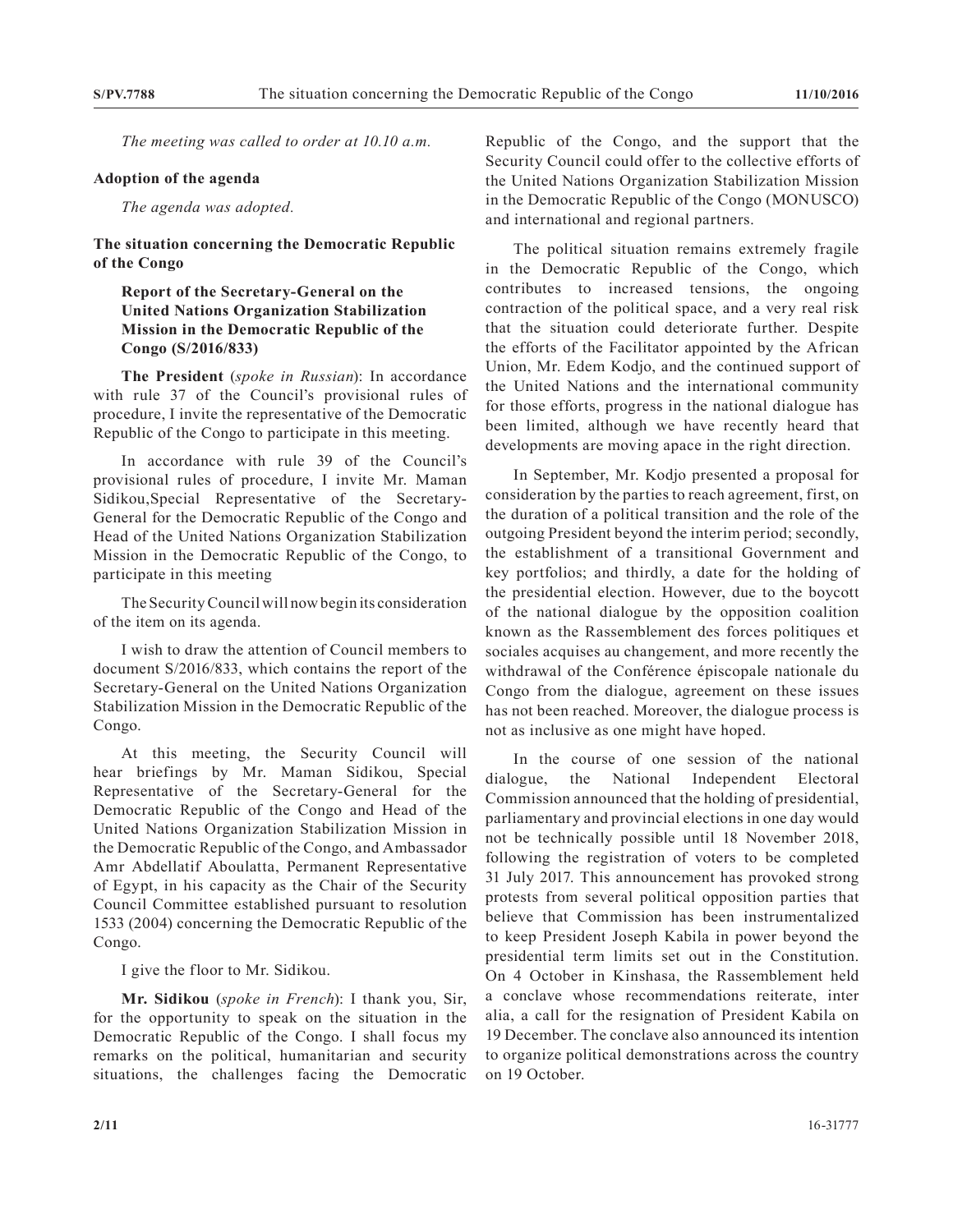#### (*spoke in English*)

Against this background of political polarization, serious violence erupted on 19 and 20 September following large-scale demonstrations in Kinshasa and elsewhere. The United Nations has confirmed the killing of at least 49 civilians in the clashes that took place  $-38$  by gunshot  $-$  while others were burned alive or killed by machete. More than 140 civilians were injured, and there are unconfirmed reports of dozens of other casualties. Four police officers were also killed, allegedly by demonstrators, during the clashes.

MONUSCO investigations have documented the involvement of State and non-State actors alike. We have also documented the involvement of the Garde républicaine in several instances of violence against civilians. There were hundreds of arrests reported, and more than 100 people were initially detained in a military camp before being transferred to State courts. Unfortunately, in the immediate aftermath of the clashes, MONUSCO was denied access to detention centres, several hospitals and morgues, making confirmation of the casualties and arrests difficult. Moreover, those demonstrations impacted civil and political rights in other parts of the country where demonstrators were also reportedly arbitrarily arrested and ill-treated by State agents.

While not directly related to the electoral context, the situation prevailing in Kananga, the capital of Kasai Central province, is also a matter for serious concern, with reports of several clashes between militiamen affiliated to a traditional leader, including child soldiers, and State actors, which impinge on the human rights of the civilian population, including children's rights, causing widespread displacements. Here again, MONUSCO's presence in Kananga is very limited, and the force is not present, which is an additional risk to protecting civilians. Nonetheless, the Mission is actively monitoring the situation and has deployed a team of human rights and political affairs officers to better monitor, report on and analyse developments in the area. We have also engaged with political authorities, local leaders and members of civil society to find a peaceful solution to this crisis.

For our part, we have consistently called for restraint on the part of all actors, including opposition members, and I have personally raised our concerns with my Government interlocutors about the role of State actors in the violence. Throughout the past months I have worked with other stakeholders, including the diplomatic community, civil society and, importantly, the Church, to build bridges between the Facilitator — Mr. Kodjo — the presidential majority and opposition groups. I have also liaised closely with the Government to take confidence-building measures to create political space for dialogue, notably through the release of political prisoners and allowing media to operate without constraint.

The Mission has also reinforced its presence in Kinshasa with additional assets, which will allow for a greater presence and improved monitoring of the situation. The Mission will continue monitoring closely and reporting on the political, security and human rights situation. Also, MONUSCO will continue to impress upon the national authorities and security services the need to manage public order in accordance with the Constitution and international standards. An important effort will also continue to be dedicated to engaging all political actors on the need to find a peaceful resolution to differences linked to the electoral process and the situation in the Democratic Republic of the Congo.

While much attention is currently focused on the political situation, I would like to highlight the fact that the security situation in the eastern part of the Democratic Republic of the Congo remains very worrying and is characterized by severe protection-ofcivilians risks in many communities. Those tensions are only increasing throughout the electoral period.

In the Beni area, where a serious massacre took place in August, small-scale attacks on civilians by suspected elements of the Allied Democratic Forces (ADF) have continued in recent weeks. Violence in the broader northern Lubero area has contributed to a surge of displacement, with more than 100,000 people displaced in the past three months alone.

In that context, the protection of civilians remains the highest priority of MONUSCO, one that requires every component of the Mission to play a role. Of critical importance is the ability of the Mission to act quickly and effectively to early-warning threats of violence, based on a solid understanding of the dynamics of a given situation. In Beni, where protection threats are severe, MONUSCO has established a joint analysis-collection and early-warning cell, which brings together civilian, police and force elements to provide cross-cutting analysis and direction to the Mission's operations. This is a positive development that has already enhanced the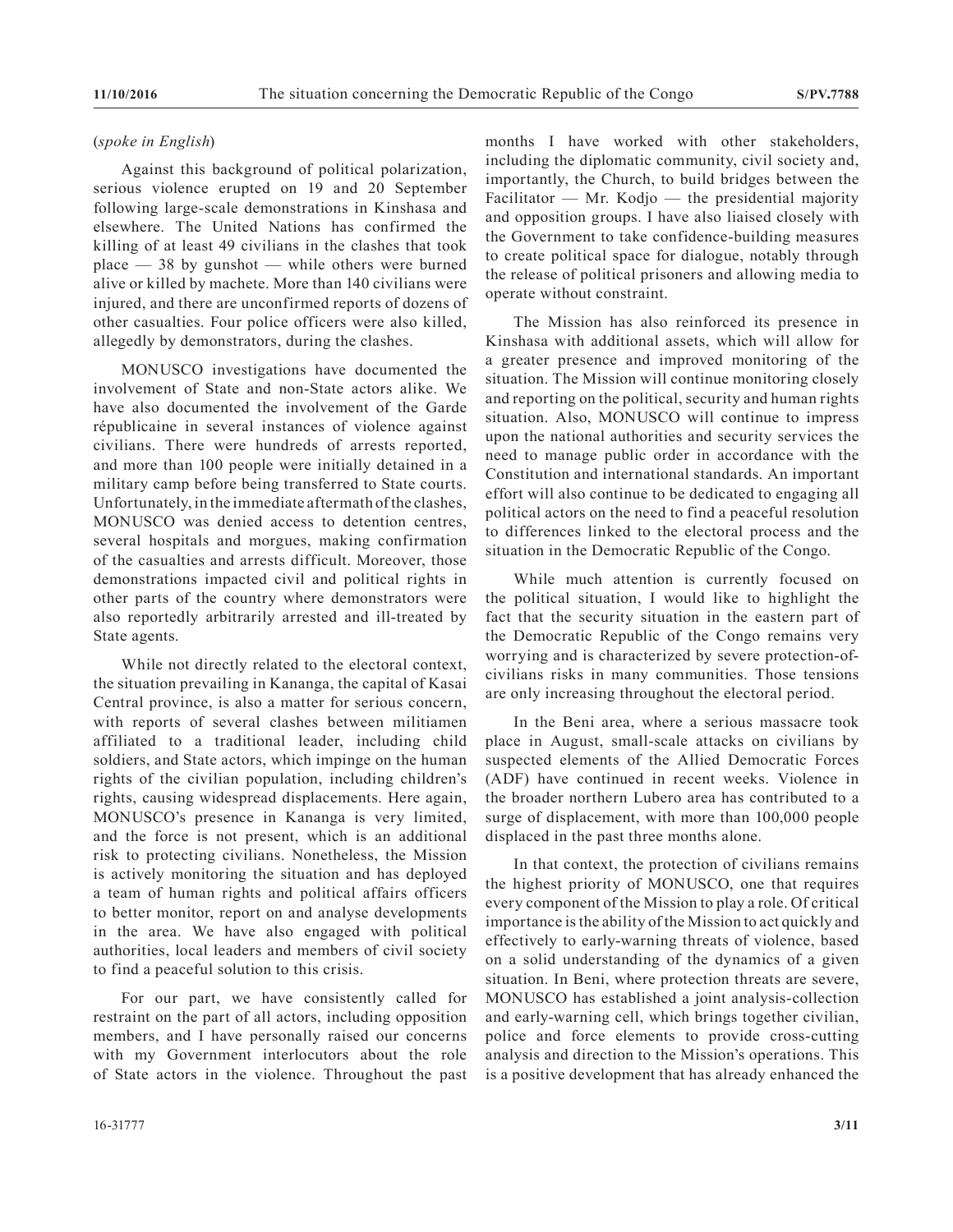Mission's response and effectiveness. We are looking to further develop those capacities to support the Mission's tailored strategies against all priority armed groups, including the newly mandated area of criminal networks in resolution 2277 (2016).

In support of those strategies, MONUSCO has continued to carry out military operations against armed groups, based on solid cooperation between the force and the Forces armées de la République démocratique du Congo (FARDC). In Eringeti, ongoing joint operations against ADF positions over the past several months have dislodged ADF elements from several key locations and allowed the FARDC to establish a more consistent presence in the affected areas. Those operations against the ADF have seen the FARDC in the front lines, supported closely by MONUSCO. The operations have cleared key ADF camps in the socalled triangle area and have disrupted their operations and supply lines. The challenge ahead will now be to consolidate the gains and assist the FARDC in building up its control in the area.

Robust peacekeeping requires a proactive approach and looking to deter violence before it happens. I believe the Security Council could usefully reinforce that message with the troop-contributing countries as we continue to work together to make the Mission more effective in its protection mandate.

In the context of the continued violence in the eastern part of the Democratic Republic of the Congo, I would like to highlight an immediate concern with regard to the national disarmament, demobilization and reintegration (DDR) programme. Following violence in the DDR camps in Kamina and Kitona over the summer, the Government initiated the return of more than 1,000 ex-combatants to communities in the eastern part of the Democratic Republic of the Congo. While the reintegration of ex-combatants into communities is an essential part of the DDR process, that move was taken before the Government and the World Bank-funded partners had adequately prepared. Without sufficient sensitization and preparation, there is a risk that those ex-combatants may cycle back into armed groups, or exacerbate already high tensions in communities where they return. MONUSCO has worked to implement its community violence-reduction programme to support the transition of ex-combatants back into civilian life. However, it is critical that the Government, the World Bank and implementing partners move quickly to put in place the necessary community reintegration measures,

if further returns from the camps are to take place in a constructive manner.

As I mentioned, population movements in the eastern part of the Democratic Republic of the Congo in particular have increased the risks to already vulnerable communities. That has stretched already strained humanitarian delivery systems beyond their means. I am pleased to report that the humanitarian community has brought life-saving assistance to more than 3.5 million people this year, but that still falls far short of those in urgent need. Currently, the 2016 humanitarian appeal of \$690 million is only half funded. With continued displacements, an additional 350,000 refugees arriving from South Sudan and epidemics, such as the recent outbreak of cholera, we expect the needs to continue to grow in 2017. I hope the Council will join me in urging for greater support to those most in need in the the Democratic Republic of the Congo.

The Democratic Republic of Congo has entered a period of extreme risk to its stability. The electoral crisis has become a constitutional crisis, with deepening political polarization and no immediate resolution in sight. Actors on all sides appear more and more willing to resort to violence to achieve their ends, while the space for constructive political activity has shrunk still further. If that trajectory continues, I believe large-scale violence is all but inevitable. And while MONUSCO will do everything it can within its mandate to protect civilians, the scope of the threats dramatically outstrip the Mission's capabilities.

The only solution is for the parties to re-engage in an inclusive process that charts a peaceful path forward for the country. I have remained actively engaged with all of the national, regional and international stakeholders, and I believe there is a chance for the key parties to come together in a credible, inclusive manner. However, they will not do so without engagement by all of us, including the Security Council. I hope the Council will speak collectively and individually to reinforce the following key messages.

First, the Rassemblement des forces politiques et sociales acquises au changement and other key stakeholders currently boycotting should be encouraged to return to the dialogue process. Secondly, the Government should be encouraged to undertake direct confidence-building measures with the opposition, including steps to ensure the rights of peaceful political activity are preserved and ensure direct engagement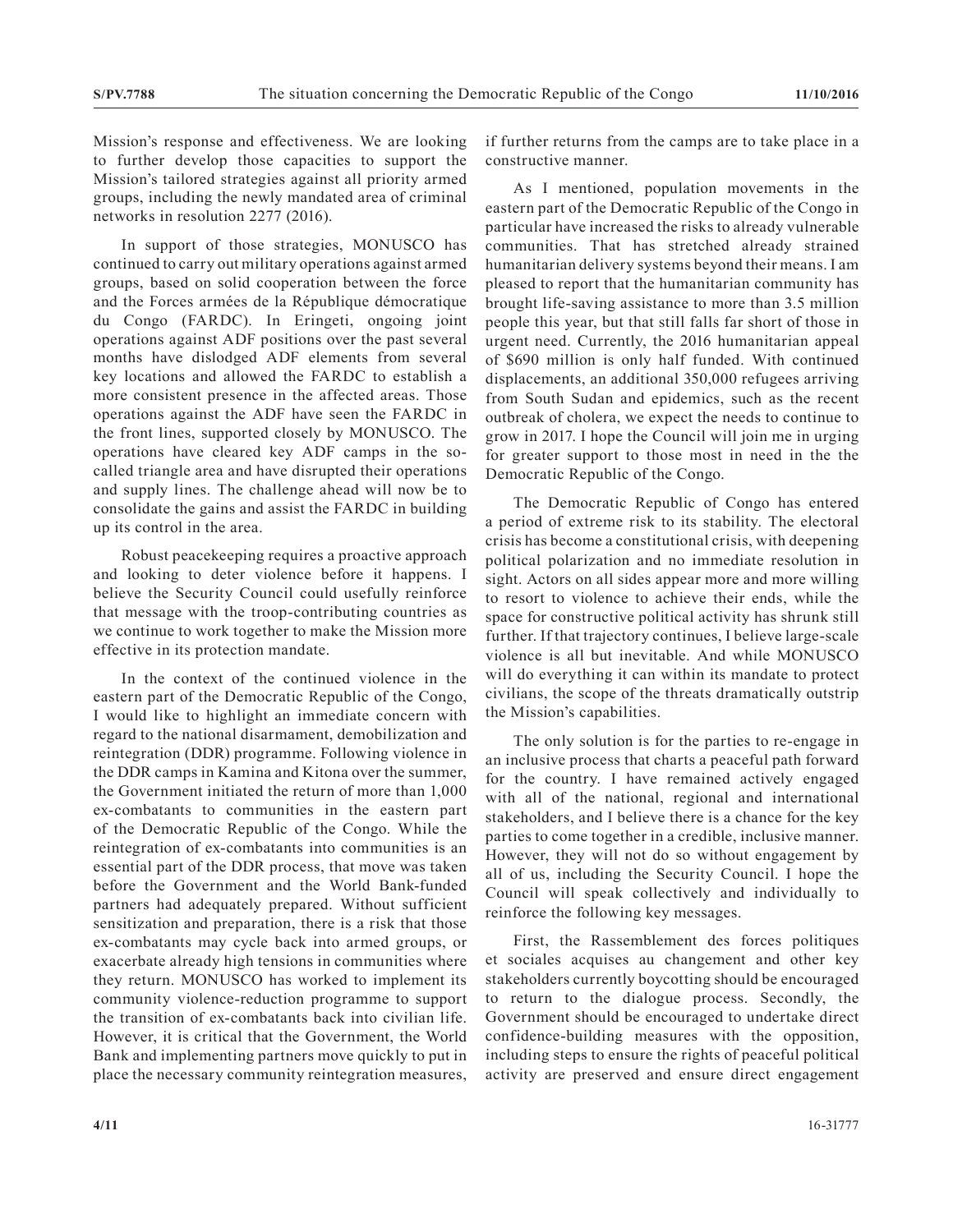between President Kabila and the leadership of the Rassemblement, namely, Mr. Tshisekedi.

Thirdly, there should be no impunity for any actor perpetrating political violence. Finally, the regional organizations, that is, the African Union, the Southern African Development Community, the International Conference on the Great Lakes Region and the Economic Community of Central African States, working in close consultation with the United Nations, need to engage more directly, including through efforts to designate a high-level emissary to help bridge the political divide.

## (*spoke in French*)

In conclusion, I should like to stress that the coming period will almost certainly be extremely difficult. The tipping point in the serious violence could be reached very quickly. I believe that the Council should remain actively seized of the situation and endeavour to hold regular exchanges with the Secretariat leadership and MONUSCO in coming months.

I am very grateful for the opportunity given me to convey to the Council certain observations on the situation in the Democratic Republic of the Congo, and I hope that together, along with the Congolese people, we can chart a more positive course for the country.

**The President** (*spoke in Russian*): I thank Mr. Sidikou for his briefing.

I now give the floor to Ambassador Aboulatta.

**Mr. Aboulatta**: At the outset, I should like to thank you, Mr. President, for having provided me with this opportunity to brief the Council in my capacity as Chair of the Security Council Committee established pursuant to resolution 1533 (2004) concerning the Democratic Republic of the Congo.

This is my first time briefing the Council in this open format; I should like to stress that Egypt has been honoured to chair this Committee since the beginning of its membership in the Security Council.

During my most recent briefing to the Council, in closed consultations last June, I highlighted some of the findings and recommendations contained in the final report of the Group of Experts, extended pursuant to resolution 2198 (2015), and also touched upon the Committee's consideration of the report. I also provided a brief overview of possible activities that were being considered by the Committee.

In my statement today, I intend to provide an update on the work of the Committee since my last briefing and discuss possible avenues for enhancing the effectiveness of the sanctions regime.

Egypt, together with the members of the Committee, is fully aware of the tremendous challenges facing the Democratic Republic of the Congo, particularly this year. Members of the Committee are determined to ensure that the work of the Committee and its Group of Experts contribute significantly to achieving peace and stability in the country. It was within this context that I visited the Democratic Republic of the Congo, Rwanda and Uganda from 1 to 6 August. The trip itself represented only the second time since the establishment of the Committee in 2004 that a Chair of the Committee had travelled to the Great Lakes region. In this connection, I should like to extend my utmost appreciation to the Government of those three countries for their cooperation and for facilitating the visit.

I should like also to take this opportunity to convey my personal thanks to Special Representative of the Secretary-General Maman Sidikou and his team in the United Nations Organization Stabilization Mission in the Democratic Republic of the Congo (MONUSCO), which provided invaluable assistance during the visit.

A number of themes resonated during the course of the visit and the several meetings I had with Government interlocutors and representatives of civil society and the diplomatic community. They included the growing tension over the uncertainty in the electoral cycle, the security situation in the eastern part of the Democratic Republic of the Congo and measures to counter the illicit trade in natural resources. During my trip to Beni and Erengeti, I was able to hear first-hand the frustrations of the population over the persistence of violence and the continued suffering inflicted upon them by the armed groups.

As I approach the end of my first year as the Chair of this regime, I am of the view that the sanctions regime remains vital to addressing the critical issue that the Democratic Republic of the Congo faces. In this connection, the Committee is continuing to work to enhance the effectiveness of the sanctions regime by focusing on, among other things, improving cooperation with regional States and the effective implementation of the sanctions measures. I therefore paid attention to promoting a better understanding of the work of the sanctions Committee during my visit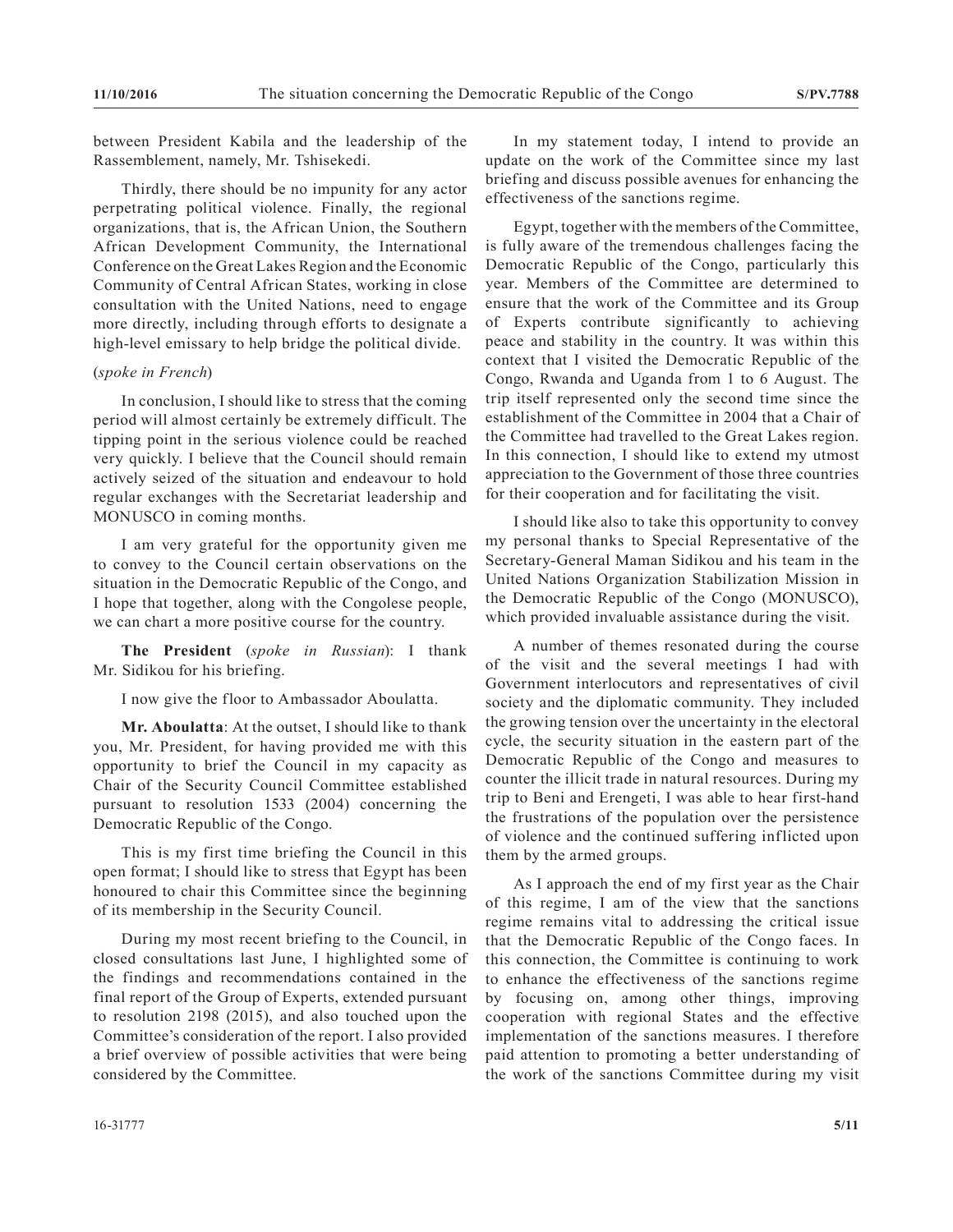to the Democratic Republic of the Congo and to the region, and I encourage interlocutors to raise issues of concern that could be relayed to the Committee in New York.

The key point that I would like to raise here today is that the regime was established to work with the Government of the Democratic Republic of the Congo to promote peace in the country. Towards this end, I encourage officials to cooperate with the Group of Experts by facilitating their visits and providing information as appropriate and welcome a continued dialogue with Government officials, as well as express the hope that the visit will serve to further facilitate and strengthen cooperation.

Following my visit, I capitalized on the momentum back here in New York by following up informally with the representatives of the Democratic Republic of the Congo, Rwanda and Uganda. Yesterday, 10 October, the Committee also met with those States and other States of the region during formal consultations to continue our reflection on how to improve the implementation of the measures and enhance collaboration. I should like to stress that these questions require thoughtful consideration by the Committee and a renewed engagement with the States of the region, with a view to enhancing the effectiveness of the sanctions regime and its contribution to the stabilization effort.

I am also aware of the fact that key challenges continue to impede the achievement of peace in the successful implementation of the sanctions regime. Armed groups, in particular the Allied Democratic Forces, remain a major threat to peace and stability in the Democratic Republic of the Congo. The Forces démocratiques pour la libération du Rwanda, while causing significant disruption to border communities, is reportedly more fragmented and weakened. However, it remains critical to continue working to limit the capacity of these armed groups to pose a threat not only to the people of the Democratic Republic of the Congo but also to the region. I would like to seize this opportunity to acknowledge the new momentum in the cooperation among the countries of the region in this regard.

Another issue of key concern remains the illicit exploitation of natural resources. The potential for armed groups to benefit from illicit exploitation and smuggling remains great, and criminal networks inside and outside the Democratic Republic of the Congo

indirectly support armed groups and contribute to the instability. As Chair, I will continue to focus on these matters and encourage the Group of Experts and the Committee to remain vigilant, including by discussing means to help country address this matter.

Lastly, the rising political tension in the country has the potential to further exacerbate the security situation and undermine the hard-fought gains made in stabilizing the eastern part of the Democratic Republic of the Congo.

In conclusion, I should like to note that in addition to our focus on humanitarian concerns and the related attacks by armed groups, the illicit exploitation of natural resources and cooperation with regional States, the Committee has also continued to engage with the Group of Experts towards the regular and timely submission of reports concerning the Democratic Republic of the Congo. I therefore stress the fact that support for the work of the Group remains critical for the implementation of the sanctions regime.

Furthermore, and in ensuring regular discussion and information-sharing with the relevant actors, the Secretariat has contacted the Office of the Special Representatives on Sexual Violence in Conflict and for Children in Armed Conflict for additional information-sharing with the Committee on humanitarian-related issues pertaining to their respective mandates. I intend to invite both Special Representatives to provide briefings to the Committee in the context of informal consultations.

Finally, as mandated by the Security Council, the Group of Experts will be presenting its mid-term report to the Committee during the month of December. Following the Group's presentation and after the publication of the report, I also intend to invite the States of the region to present to the Committee their views on the report. This will further continue to enhance our engagement and cooperation with those States.

**The President** (*spoke in Russian*): I thank Ambassador Aboulatta for his briefing.

I shall now give the floor to the members of the Council who wish to make statements.

**Mr. Rosselli** (Uruguay) (*spoke in Spanish*): Allow me at the outset to thank the Special Representative of the Secretary-General, Mr. Maman Sidikou, for having introduced the report of the Secretary-General on the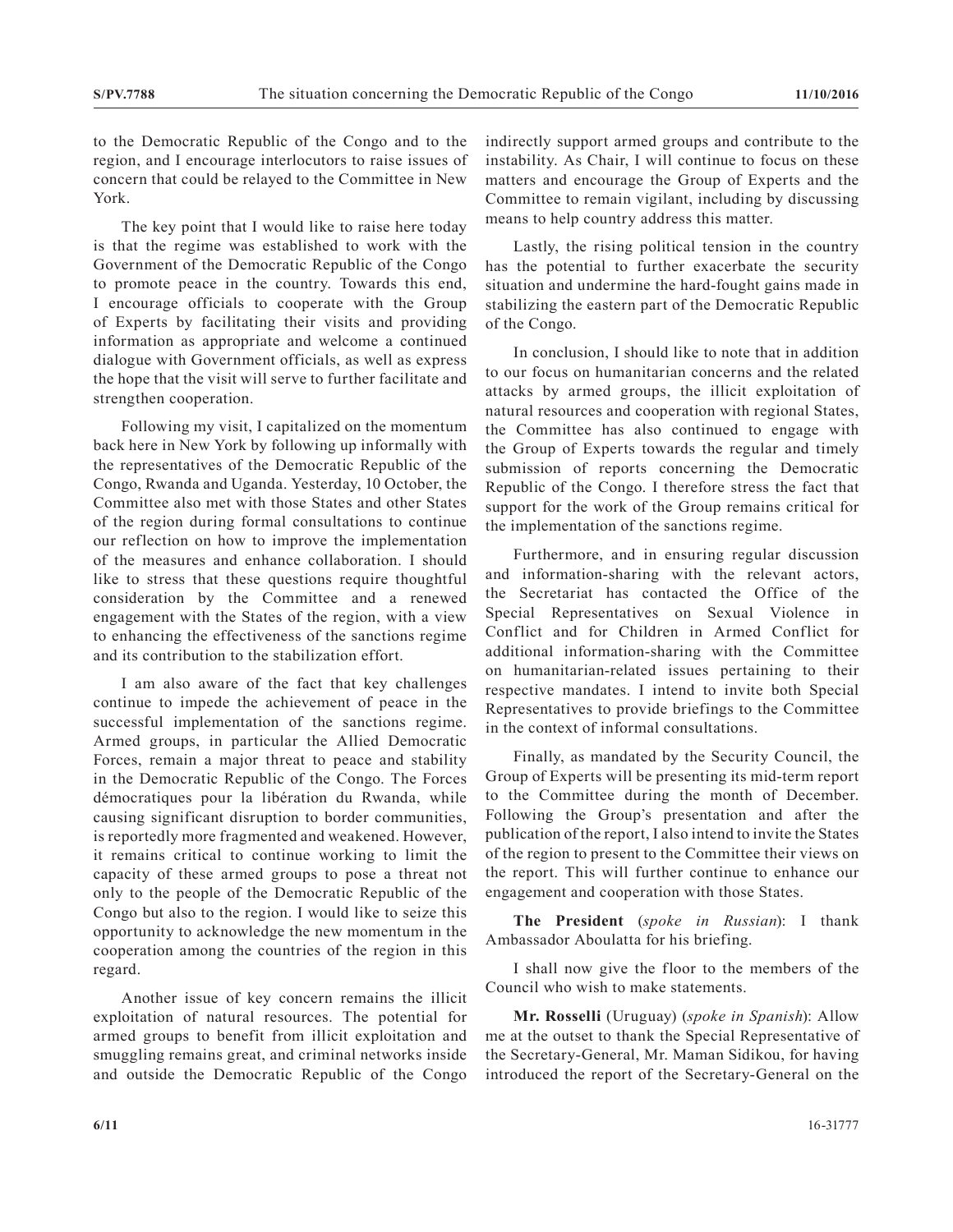situation in the Democratic Republic of the Congo (S/2016/833).

I should like also to thank Mr. Sidikou's entire team, as well as the personnel of the United Nations Organization Stabilization Mission in the Democratic Republic of the Congo (MONUSCO), for the work that they have been doing in the country. I should like also to thank the Permanent Representative of Egypt, Mr. Amr Aboulatta, for his introduction in his capacity as Chair of the Security Council Committee established pursuant to resolution 1533 (2004) concerning the Democratic Republic of the Congo.

I should like to reiterate Uruguay's commitment to the stability and the establishment of peace in the Democratic Republic of the Congo, not only as an elected member of the Security Council, but also as a country contributing troops to MONUSCO, which we have been doing without interruption for the past 16 years.

Uruguay is deeply concerned about the stalled electoral process in the Democratic Republic of the Congo, which is increasing political tensions and generating numerous incidents. There is a pressing need to unblock that situation, and the only way to do so is through inclusive, good-faith and transparent dialogue among all national political actors. Political actors, which should act in the interests of the country and its inhabitants, have an enormous responsibility of garnering the necessary consensus to hold credible elections without undue delays, if they are to avoid an escalation of tension and violence. Similarly, we once again call upon the political groups that have not yet joined to dialogue process to do so and to play a constructive role that will contribute to the timely holding of credible elections.

We are also concerned about reports on increases in civil and political rights abuses, including violations of the freedom speech and assembly, committed even by Government linked forces or personnel. In that regard, it must be clear that sooner or later those responsible should be brought to justice and held accountable for their actions.

Finally, Uruguay regrets every civilian death over the past few months, including those that occurred during the Kinshasa protests on 19 September and those in Beni in the month of August, allegedly carried out by armed groups.

**Mr. Suárez Moreno** (Bolivarian Republic of Venezuela) (*spoke in Spanish*): We agree with the representative of Uruguay on the issue of making the discussions in the Security Council more transparent to the broader membership, and that is why we have asked for the floor today.

The Bolivarian Republic of Venezuela is grateful for the briefing of Mr. Maman Sambo Sidikou, Special Representative of the Secretary-General and Head of the United Nations Organization Stabilization Mission in the Democratic Republic of the Congo (MONUSCO), to whom we pay tribute. We also commend him for his excellent work as an intermediary and for supporting the efforts carried out by the authorities of the Democratic Republic of the Congo to bolster national security and stability.

We also take this opportunity to thank the Ambassador of Egypt for his briefing.

We are closely following the situation in the Democratic Republic of the Congo. We welcome the national dialogue that started in September, launched by the initiative of Joseph Kabila's Government, with the main political stakeholders of the Democratic Republic of the Congo. That dialogue, in the context of the current political, economic and security reality in that country, should aim to establish a road map that, in consideration of costitutional provisions, will enable consensus to break the deadlock with regard to the upcoming electoral process.

In that regard, we regret that the increase in political tensions has led to violent protests in recent weeks by opposition members attempting to boycott the national dialogue initiative. To that end, we urge all the country's political actors to abstain from acting in a way that could promote violence. In that connection, we believe that an ongoing, inclusive, constructive dialogue is the only way to jump-start the stalled electoral process.

The Security Council should send a message of solidarity to the Support Group for the Facilitation of the National Dialogue in the Democratic Republic of the Congo, led by the African Union-appointed Facilitator and former Prime Minister of Togo, Mr. Edem Kodjo, who has the support of the Group, made up of the International Conference on the Great Lakes Region, the Southern African Development Community, the European Union, the International Organization of la Francophonie and the United Nations.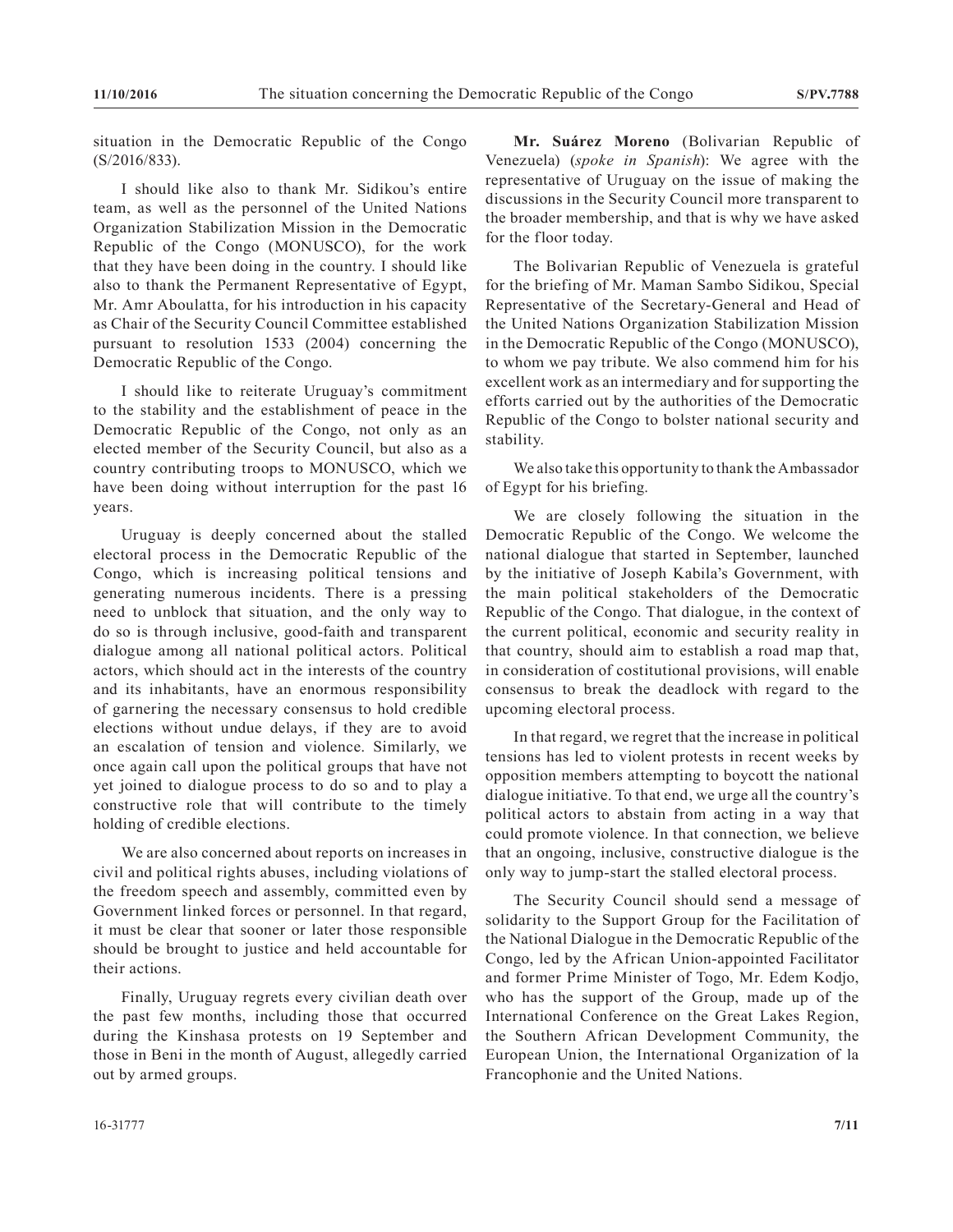We believe that the facilitation of political dialogue is essential to maintaining and consolidating governance an stability in the Democratic Republic of the Congo. As such, it should enjoy the backing of the international community, as it relates to the sovereignty and political independence of that country. In that regard, we welcome the fact that MONUSCO continues to provide technical and logistical support to the Independent National Electoral commission in reviewing and updating the voter rolls and in encouraging financial contributions to the United Nations Development Programme Administrative Fund to facilitate the election cycle in the Democratic Republic of the Congo.

We reiterate our concern about the violence sparked by rebel groups, both Congolese and foreign, that operate in the Democratic Republic of the Congo, which exacerbates the humanitarian situation in the east of the country. Such actions have contributed to the increase in the number of internally displaced persons, clashes between communities and a heightened lack of security.

We value the ongoing work of MONUSCO in supporting the the implementation of the national disarmament, demobilization and reintegration programme, as well as on the repatriation, resettlement and reintegration of ex-combattants. In that regard, the measures enacted over the past decade by the Government of the Democratic Republic of the Congo and better financing for national social assistance programmes to help ex-combattants during their reintegration are essential to promoting disarmament, the protection of civilians and human rights.

Finally, we are convinced that the consolidation of the presence and authority of the Congolese State, together with renewed trust in the framework of strategic dialogue with MONUSCO, continue to be vital elements to overcoming armed violence in the Democratic Republic of the Congo. In that process, the sovereignty, political independence and territorial integrity of the Democratic Republic of the Congo must be ensured, in keeping with the purposes and principles of the Charter of the United Nations.

**The President** (*spoke in Russian*): I now give the floor to the representative of Democratic Republic of the Congo.

**Mr. Gata Mavita wa Lufuta** (Democratic Republic of the Congo) (*spoke in French*): At the outset, I would like to congratulate, Sir, on the Russian Federation's accession to the presidency of the Security Council for the month of October and to convey my delegation's high esteem for the skilled steering of our deliberations since the beginning of the month. I would also like to take this opportunity to convey my appreciation to your predecessor, His Excellency Mr. Gerard Van Bohemen, Permanent Representative of New Zealand, for the manner in which he presided over the work of the Council in September. Finally, I would like pay heartfelt tribute once again to Secretary-General Ban Ki-moon, who has made enormous efforts and sacrifices throughout his mandate to bring peace and security to the Democratic Republic of the Congo and to the Great Lakes region in Africa.

My delegation has very closely followed the final report (see S/2016/466) of the Group of Experts on the Democratic Republic of the Congo and the Secretary-General's report (S/2016/833) on the United Nations Organization Stabilization Mission in the Democratic Republic of the Congo, which were touched on in the brifings by Mr. Amr Abdellatif Aboulatta, President of the Security Council Committee established pursuant to resolution 1533 (2004) concerning the Democratic Republic of the Congo, and Mr. Maman Sambo Sidikou, Special Representative of the Secretary-General in the Democratic Republic of the Congo. While we welcome the successes set forth in both reports, allow me to mention several points that require clarification from us. Primarily, they relate to events that occurred on 19 and 20 September in Kinshasa, the electoral process and the national political dialogue under way — and, more broadly, the security in the east of my country.

As the Council has monitored, a faction of the opposition that does not participate in the national political dialogue under way in my country decided to organize a peaceful march in Kinshasa on 19 September to protest the holding of elections and to submit a petition to that effect to the Independent National Electoral Commission at its headquarters. After having requested authorization and in accordance with the law on meetings and demonstrations in the Democratic Republic of the Congo, the itinerary to be followed and starting time of the demonstration were agreed with the Governor of the city of Kinshasa, who authorized its organization.

While, according to organizers, the march was supposed to begin at noon, it was noted that in the very early morning and the evening before, in certain sections of the city, barricades were raised and tires burned along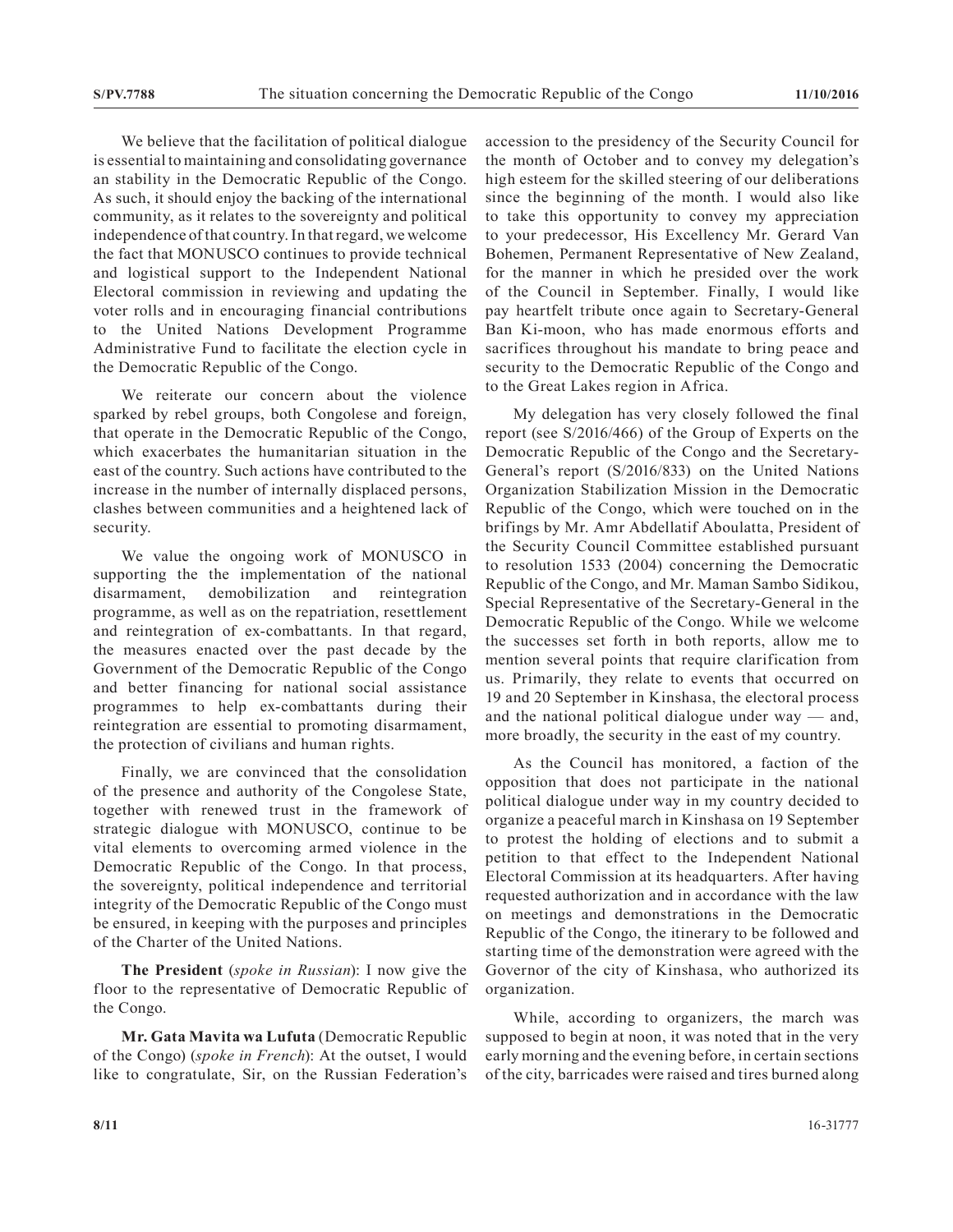several thoroughfares that were not supposed to be part of the demonstration's itinerary. Moreover, calls to loot and pillage the houses belonging to politicians of both the majority and the opposition, who were participating in the dialogue, were launched on social networks by supporters of the march's organizers.

The municipal authorities' efforts to reach out to the organizers and ask them to calm the demonstrators were in vain. Against that backdrop, the situation degenerated and the march become a genuine insurrection. Demonstrators armed with stones attacked the police. They targeted a 12-year-old girl in uniform on her way to school, raping and then killing her. They burned alive a policeman stationed outside a political party's headquarters after stripping him of his weapon, and then proceeded to kill three other policemen who were trying to restore order.

The demonstrators subsequently looted private and public property, maliciously destroyed schools and gas stations, set ablaze the headquarters of the political parties of the majority and the opposition taking part in the national dialogue, and set fire to police stations and the district court of Matete. The violence continued on 20 September with the destruction and burning of other property, including the headquarters of opposition parties not participating in the national dialogue.

The situation was finally brought under control thanks to the efforts of the police who managed to disperse the demonstrators using tear gas and not by firing live ammunition, as stated in the Secretary-General's report. Those events led to the deaths of 32 people, including four policemen. More than a 100 perpetrators of criminal acts during the demonstrations were arrested. They were apprehended in the act, and approximately 100 of them were sentenced to terms ranging from 45 days to 25 years in prison. Approximately 30 were acquitted.

With regard to the national political dialogue, it seems important to reaffirm to the Council that the dialogue process was initiated by the President of the Republic to allow all active forces of the country, including a variety of politicians and actors from civil society and religious and traditional authorities, to agree on the means to overcome the obstacles standing in the way of peaceful elections and establishing a consensus in connection with the ongoing process. In that regard, my Government wishes to see all actors participate in the dialogue. Unfortunately, a fringe

group of the opposition, united under what is known as the Rassemblement des forces politiques et sociales acquises au changement is boycotting the dialogue, which at one time was supported by some of the political parties within the Rassemblement.

For its part, my Government has responded favourably to a number of demands made by the opposition in order to defuse political tensions and promote broad inclusiveness in the dialogue. Those demands were mainly focused on the appointment of an international Facilitator and an international support group for the Facilitator, as well as the release of socalled political prisoners and the reopening of media outlets belonging to the opposition. In addition to the Government's efforts, the Facilitator has also striven to establish contacts with all the constructive forces within and outside the country to achieve this inclusiveness.

The segment of the opposition that rejects dialogue and makes ever-new demands, undoubtedly to more effectively delay the process, went so far as to reject the Facilitator, demanding that the African Union appoint another one. With the help of the international support group — comprising the Special Envoy and the Special Representative of the Secretary-General, and representatives of the European Union, the International Conference on the Great Lakes Region, the International Organization of la Francophonie, and the Southern African Development Community — the Facilitator has been working on the dialogue since 1 September. Although the work of the dialogue remains unfinished, it would truly be in bad faith not to acknowledge the largely positive results that have been recorded thus far. Indeed, the participants in the dialogue have agreed on a number of points, in particular the electoral register.

Having considered the reports of the Group of Experts on the Democratic Republic of the Congo, the International Organization of la Francophonie and the Independent National Electoral Commission, the participants agreed to draw up a completely new register to ensure the holding of credible elections and to avoid the challenging of results. The update of the register will take 16 months and end in July 2017. Meanwhile, the voter registration process has already begun in Gbadolite, North Ubangi province.

With regard to the sequence of elections, the participants in the dialogue agreed to combine the presidential, national legislative and provincial elections so that they could be organized on the the same date,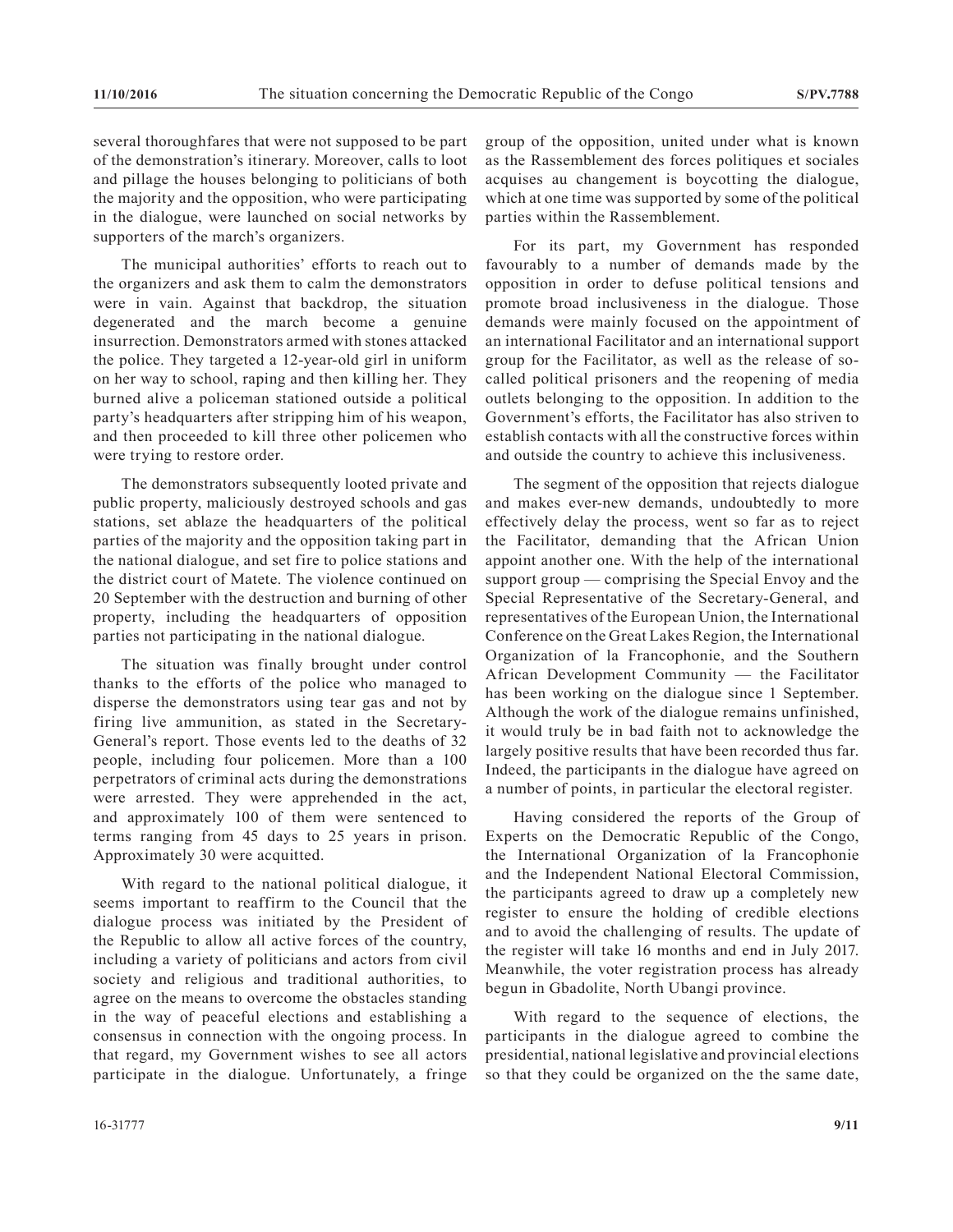while municipal and local elections will be able to take place later. In terms of the transition, in accordance with article 70 of the Constitution, they agreed that the current Head of State should remain in office until his successor assumes his functions and a Government of broad national unity, composed of representatives of the majority, the political opposition and civil society, is set up to allow for the collegial and transparent governance of the transition. They also agreed that no members of this Government would be able to run as a candidate in the presidential election.

With regard to the electoral calendar, as the Special Representative of the Secretary-General just mentioned, a draft electoral calendar was proposed by the National Independent Electoral Commission. The participants will discuss that in order to agree on the date for the presidential election combined with the national legislative and provincial elections.

On the issue of the political agreement, at the end of the dialogue the parties agreed to sign an agreement that will reprise all the points on which they will have agreed, along with the dates of the elections.

Some countries criticize the Government of my country for not having called for elections on 19 September and demand a broadening of political dialogue and other confidence-building measures, such as the release of other political prisoners and the inclusion of certain figures, whose presence they have judged important in the dialogue. My delegation recalls that the dialogue concerns first and foremost the Congolese people who, through international facilitation, are debating, in the context of their country's best interest, issues on the agenda and on which they have previously agreed in order to allow for the electoral process — as we have always stressed — to take place in a peaceful environment. Partners of the Democratic Republic of the Congo, wishing to contribute to finding solutions to the situation in my country, are called upon to do so with the consideration and respect that we owe each other. Everyone can agree that although, in this context, recommendations or suggestions are welcome, neither invective nor demands of any kind are acceptable.

To return to the point of not having called for the holding of elections, the Council will recall the explanation provided here by the Minister for Foreign Affairs and International Cooperation of my country, as well as by me, on the topic of the opposition, which once rejected the partial electoral calendar and rejected the comprehensive electoral calendar twice. It will also recall the electoral register that was not updated after the 2006 elections and the need — following the audit of the International Organization of la Francophonie, the Group of Experts and the Independent National Electoral Commission — to update it to include those Congolese who had recently reached voting age and those who were abroad. The Independent National Electoral Commission therefore could not convene elections with a non-existant electoral register.

Finally, with regard to broadening the dialogue, I must once again recall that it is intended to be inclusive, in accordance with the decree of our Head of State. It is with this mind, as we have said, that the Government has responded favourably to several demands of the opposition. It is also to that end that the facilitator has reached out broadly to convince all political actors in the country from all political leanings to engage in dialogue. Only those political actors of the opposition who are absent from today's dialogue freely chose not to participate in it; it was not the Facilitator who excluded them, much less my Government, which from the outset of the dialogue requested the support of the Council by way of a letter from our Permanent Mission in September.

In another confidence-building measure, my Government has amply demonstrated its good faith by taking appropriate steps, as I have already mentioned, with a view to easing the situation. While there may be political actors who are prosecuted for reasons other than political ones, the rule of law requires all citizens of the country to enjoy equal rights before the law. It would be wrong for the Government to intervene in the interest of certain people in purely private affairs, pitting individuals against each other.

As the Council is surely aware and the Special Representative of the Secretary-General has noted, that opposition group — in reaction to the dialogue being held with the support of the international community — held a closed meeting during which it adopted positions that are in breach of the Constitution. The opposition's threats to wreak havoc and call for an uprising and violence must be condemned unequivocally. We called the attention of the Council on 23 June (see S/PV.7724) with the intention of forewarning it of the situation when we stated that the Council is the United Nations organ responsible for maintaining international peace and security. It has the weighty responsibility to work towards peace and prevent the outbreak of all conflict.